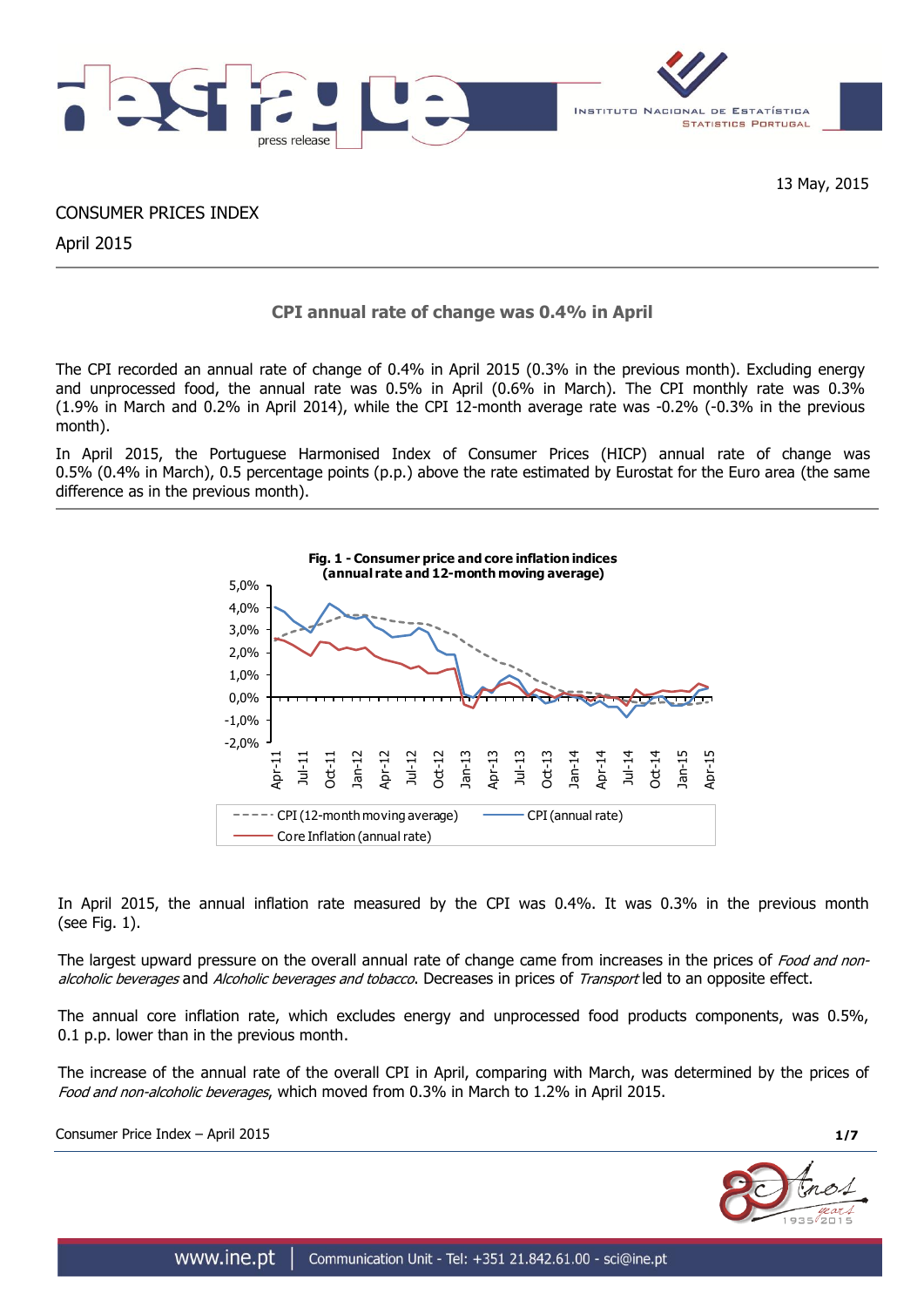

The unprocessed food aggregate recorded an annual increase of 2.0% in April (0.5% in the previous month).

In April, the CPI monthly rate was 0.3% (1.9% in March and 0.2% in April 2014). The main upward contribution to this result came from changes in the prices of Alcoholic beverages and tobacco and Food and non-alcoholic beverages. On the opposite side, decreases were observed in the prices of Recreation and culture.

The CPI 12-month average rate was -0.2% in April (-0.3 in March).

In April 2015, the HICP annual rate was 0.5% (0.4% in the previous month). The HICP monthly rate was 0.4% (0.3% in April 2014).

In March, the annual rate of change of the Portuguese HICP was 0.5 p.p. higher than the annual rate of change of the Euro area. That difference is estimated to remain the same in April 2015.

The HICP 12-month average rate was -0.1% in April (-0.1% in March).



# **Housing Rents**

In April 2015 the monthly rate of change of the average value of rents by net area for the whole country was nil (-0.1% in the previous month).

The main decrease was observed in the Alentejo region, where the value of rents by net area decreased -2.2%. The main increase was recorded in the Centro region (0.9%).

The annual change rate of the housing rents for the whole country was 0.9% in April (0.7% in March). The main increase was observed in the Centro region (4.7%), while the Alentejo region recorded a decrease of -1.6%.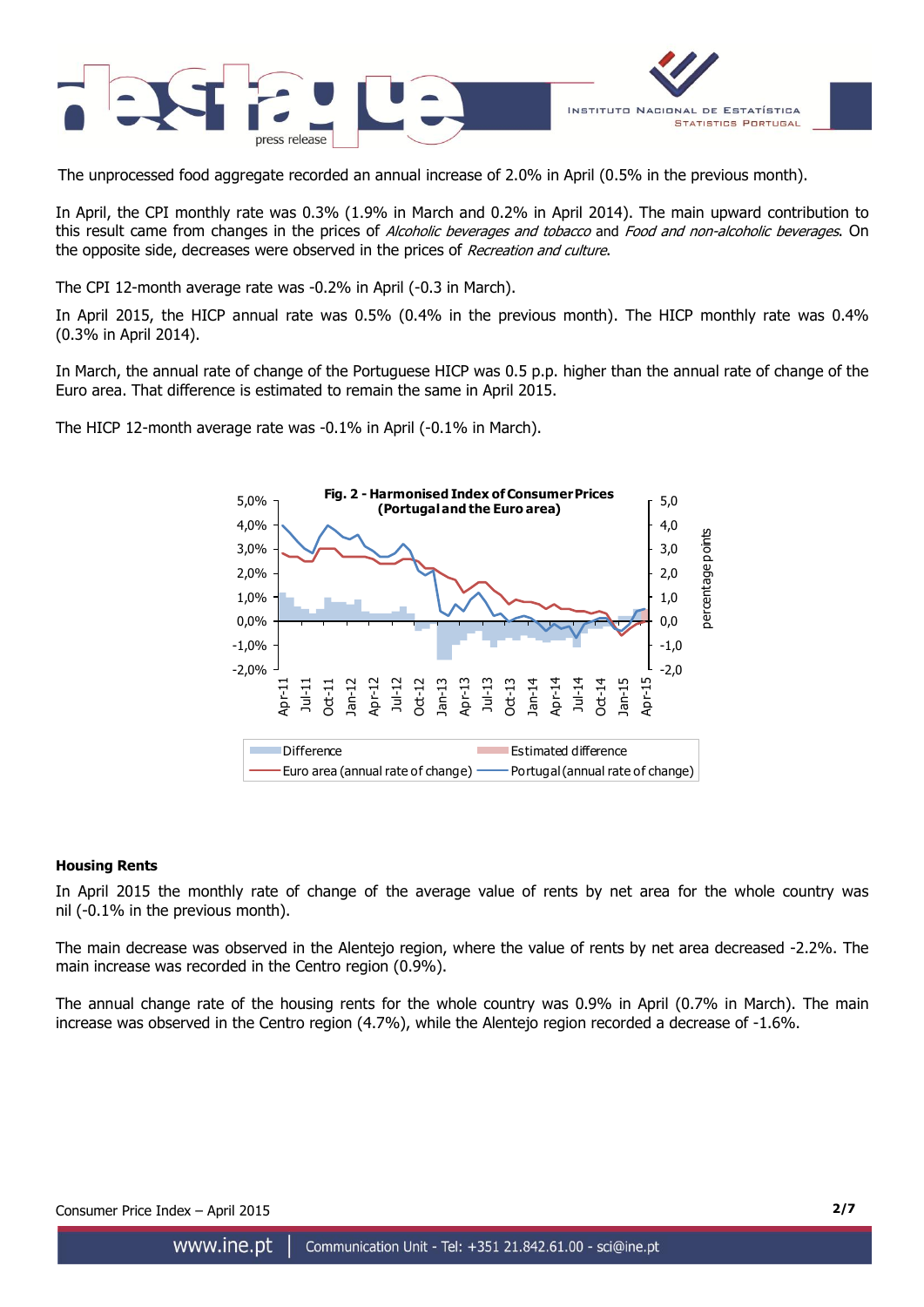



# **Consumer Price Index 2015 – changes due to the annual chaining of the index**

With the publication of the Consumer Price Index (CPI) in January of each year, the expenditure structure and the goods and services included in the basket are updated benefiting from the chaining process.

The weighting structure for the 2015 CPI is based on the households' final monetary consumption expenditure of Portuguese National Accounts at three-digit level of the Classification of Individual Consumption by Purpose (COICOP). These results are valued to December prices of the previous year. Due to the new benchmark of the Portuguese National Accounts there were some relevant changes in the CPI weighting structure compared with the previous year.

This complies with the regulations of the European Commission and Eurostat recommendations for the compilation of the Harmonized Index of Consumer Prices, aiming to ensure the highest quality of the information and the comparability among Member States.

Using information from National Accounts as the primary source ensures the appropriate update of the weights at the aggregated level on an annual basis, reflecting not only price changes but also changes in quantities of goods and services purchased by households. Information from National Accounts, which reflects the integration of several sources, including the Household Budget Survey (HBS), ensures a high degree of consistency with other fundamental variables for economic analysis. National Accounts are compiled using supply and use tables, matching available resources of each product (domestic production and imports) and the respective uses (exports and domestic spending) at a relatively detailed level.

Even though, as the number of products included in the CPI is more detailed than that provided by National Accounts, for more disaggregated levels of expenditure information from the HBS and the Census supplemented by other administrative sources is used, as well as from other surveys conducted by Statistics Portugal. This information is also used for updating the goods and services included in the CPI.

With the access to more detailed and updated information, notably coming from administrative sources, changes in the weighting structure and / or samples were also introduced for cigarettes, natural gas, pharmaceutical products, new cars, motorcycles, highway tolls, airline tickets, telecommunications services, newspapers and periodicals, packages holidays, football and betting and gambling.

The following table presents the CPI weights for 2014 and 2015.

|    | $COICOP1$ divisions                                                   | 2014 weights | 2015 weights |
|----|-----------------------------------------------------------------------|--------------|--------------|
| 01 | Food and non-alcoholic beverages                                      | 211.8        | 215.7        |
| 02 | Alcoholic beverages and tobacco                                       | 37.9         | 41.4         |
| 03 | Clothing and footwear                                                 | 69.4         | 70.9         |
| 04 | Housing, water, electricity, gas and other fuels                      | 91.3         | 96.5         |
| 05 | Furnishings, household equipment and routine maintenance of the house | 64.0         | 65.0         |
| 06 | Health                                                                | 72.0         | 61.0         |
| 07 | Transport                                                             | 126.5        | 134.3        |
| 08 | Communication                                                         | 36.3         | 36.9         |
| 09 | Recreation and culture                                                | 79.4         | 76.9         |
| 10 | Education                                                             | 15.7         | 17.8         |
| 11 | Restaurants and hotels                                                | 90.8         | 82.7         |
| 12 | Miscellaneous goods and services                                      | 105.0        | 100.9        |
| 00 | <b>All items</b>                                                      | 1000         | 1000         |

 $1$  COICOP – Classification Of Individual Consumption by Purpose

Consumer Price Index – April 2015 **3/7**

www.ine.pt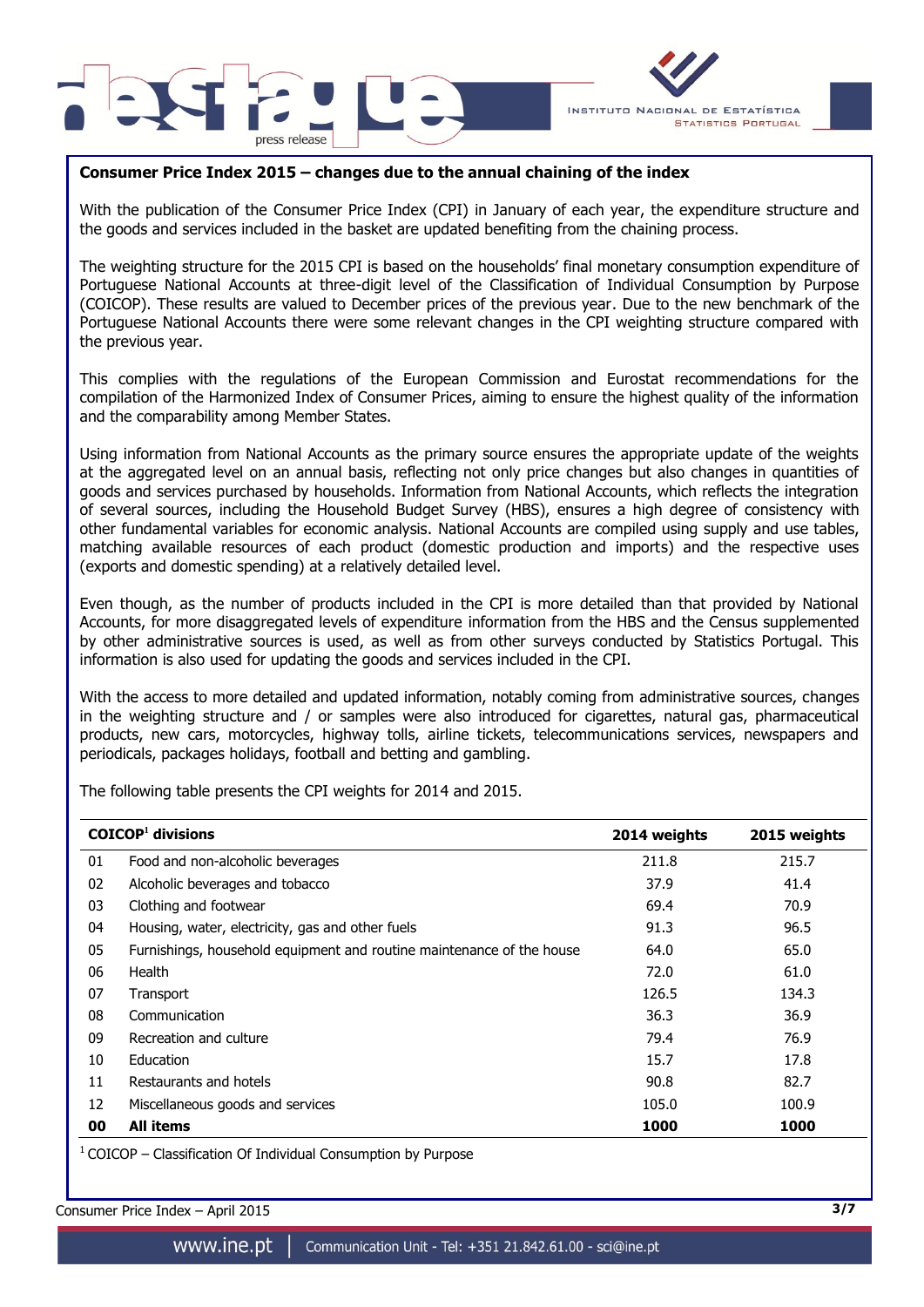



# **Consumer Price Index**

The Consumer Price Index (CPI) measures the change over time of the prices of a certain basket of goods and services bought by a "typical" consumer. The CPI has been designed to capture price changes and not to measure price levels.

The CPI is updated every year with the most recent information on prices and quantities. The 2015 CPI weighting structure and the sample of goods and services included in the basket are a result of the combination of three fundamental sources of information: results of the Portuguese National Accounts complemented with the Household Budget Survey and the Census for more detailed levels of expenditure. Administrative data is also used.

The CPI is compiled through the aggregation of seven regional price indexes and the goods and services included in the index are grouped according to the COICOP classification.

# **Table 1: CPI - COICOP<sup>1</sup> Divisions**

| 01 | Food and non-alcoholic beverages                                      | 07 | <b>Transports</b>                |
|----|-----------------------------------------------------------------------|----|----------------------------------|
| 02 | Alcoholic beverages and tobacco                                       | 08 | Communications                   |
| 03 | Clothing and footwear                                                 | 09 | Recreation and culture           |
| 04 | Housing, water, electricity, gas and other fuels                      | 10 | Education                        |
| 05 | Furnishings, household equipment and routine maintenance of the house | 11 | Restaurants and hotels           |
| 06 | Health                                                                | 12 | Miscellaneous goods and services |
|    |                                                                       |    |                                  |

<sup>1</sup> COICOP: Classification Of Individual Consumption by Purpose

### **Monthly rate**

The monthly rate is the change in the index of a certain month compared with the index of the previous month expressed as a percentage. Although up-to-date, this measure can be affected by seasonal and other effects.

#### **Annual rate**

The annual rate is the change in the index of a certain month compared with the index of the same month in the previous year expressed as a percentage. In the presence of a stable seasonal pattern, seasonal effects do not influence this measure.

#### **12-month average rate**

The 12-month average rate is the change in the average index of one year compared with the average index of the previous year expressed as a percentage. This moving average is less sensitive to transient changes in prices.

#### **Core inflation index (all items CPI excluding unprocessed food and energy products)**

The core inflation index is compiled by excluding the prices of unprocessed food and energy products from the all items CPI. The primary objective of this index is to capture the underlying inflation pressures in the economy.

#### **Harmonised Index of Consumer Prices**

The Harmonised Index of Consumer Prices (HICP) is compiled in each member state of the European Union for the purposes of inflation comparisons across EU countries, as required by the Treaty on European Union<sup>1</sup>. This index plays an important role as a guideline for the achievement of the European System of Central Banks primary objective: price stability. In 1998, the European Central Bank adopted the HICP as "the most appropriate price measure" for its definition of price stability in the Euro area $2$ .

The current HICP (2005 = 100) is produced in each Member State following a harmonized methodology developed by experts in the field of price statistics, under the Eurostat's "Price Statistics Working Group". From the methodological point of view, there are no major differences between the HICP and CPI. However, the different scope of coverage leads to differences in the weighting structure, mainly in Restaurants and hotels. This is mostly an effect of the inclusion of non-residents expenditure ("tourists") in the HICP and the corresponding exclusion from the CPI.

Additional information on the methodology of the HICP can be found on the Eurostat website at <http://epp.eurostat.ec.europa.eu/portal/page/portal/hicp/introduction>.

 $\overline{\phantom{a}}$  , and the set of the set of the set of the set of the set of the set of the set of the set of the set of the set of the set of the set of the set of the set of the set of the set of the set of the set of the s 1 - Article 109j and protocol on the convergence criteria referred to in that article.

2 - "A stability oriented monetary policy strategy for the ESCB". ECB press notice released on 13 October 1998.

Consumer Price Index – April 2015 **4/7**

www.ine.pt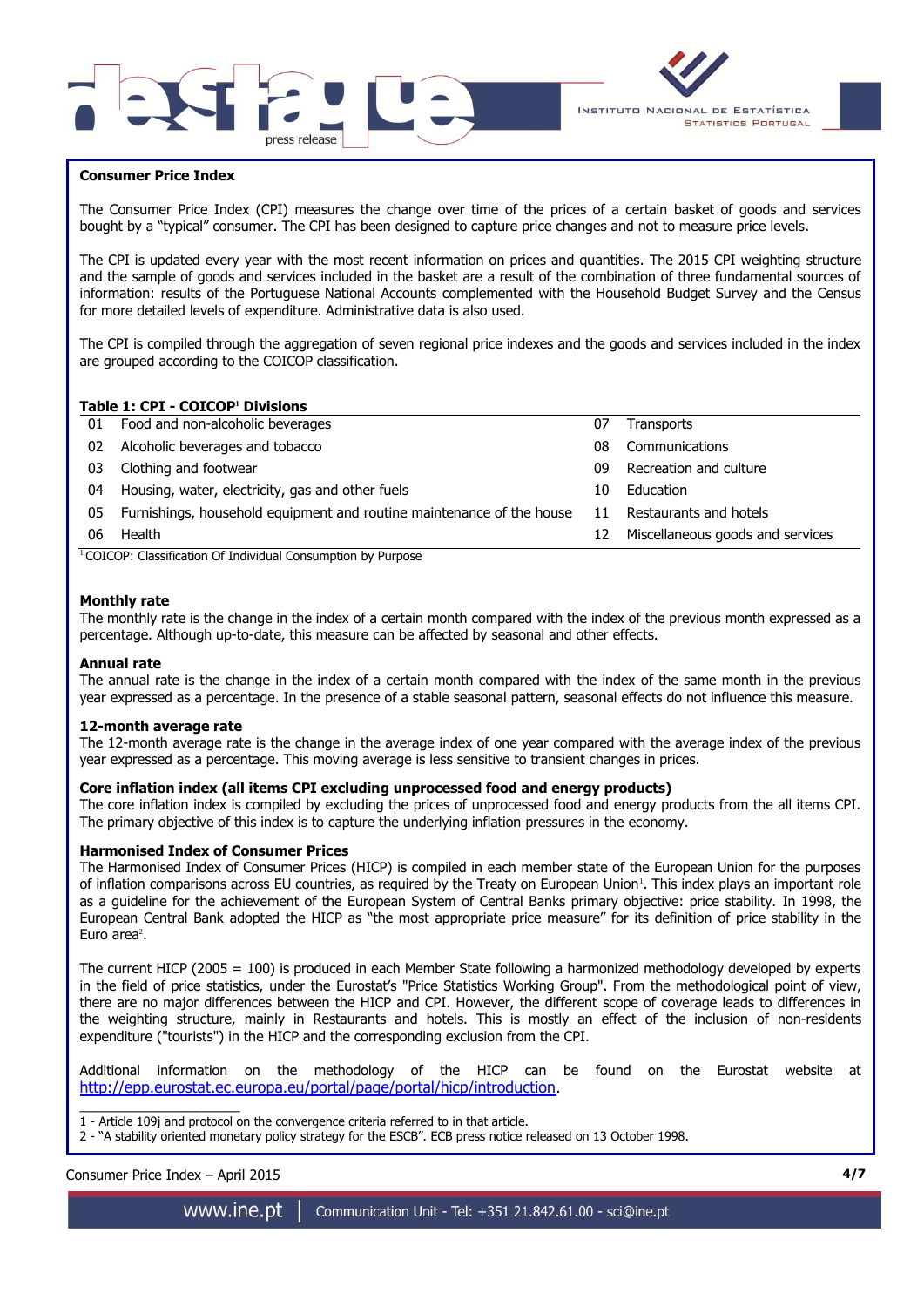



## **Table 2: CPI and HICP 2015 weighting structure**

|    | $COICOP1$ divisions                                                   | <b>CPI</b> | <b>HICP</b> |
|----|-----------------------------------------------------------------------|------------|-------------|
| 01 | Food and non-alcoholic beverages                                      | 215.7      | 208.2       |
| 02 | Alcoholic beverages and tobacco                                       | 41.4       | 40.6        |
| 03 | Clothing and footwear                                                 | 70.9       | 71.9        |
| 04 | Housing, water, electricity, gas and other fuels                      | 96.5       | 91.7        |
| 05 | Furnishings, household equipment and routine maintenance of the house | 65.0       | 63.5        |
| 06 | Health                                                                | 61.0       | 58.8        |
| 07 | Transport                                                             | 134.3      | 132.9       |
| 08 | Communication                                                         | 36.9       | 35.1        |
| 09 | Recreation and culture                                                | 76.9       | 64.9        |
| 10 | Education                                                             | 17.8       | 16.9        |
| 11 | Restaurants and hotels                                                | 82.7       | 119.2       |
| 12 | Miscellaneous goods and services                                      | 100.9      | 96.3        |
| 00 | All items                                                             | 1000       | 1000        |

<sup>1</sup> COICOP: Classification Of Individual Consumption by Purpose.

# **Presentation of data and rounding rules**

Since the release of the January 2013 CPI indices are published with base 100 in the year 2012.

Due to rounding procedures, those indices may not reproduce exactly the published rates of change. However, it should be noted that the published rates prevail.

In this press release the descriptive analysis is based on rounded values to one decimal.

#### **Next press release**

The May 2015 CPI/HICP will be released on June  $11^{\text{th}}$  2015.

Consumer Price Index – April 2015 **5/7**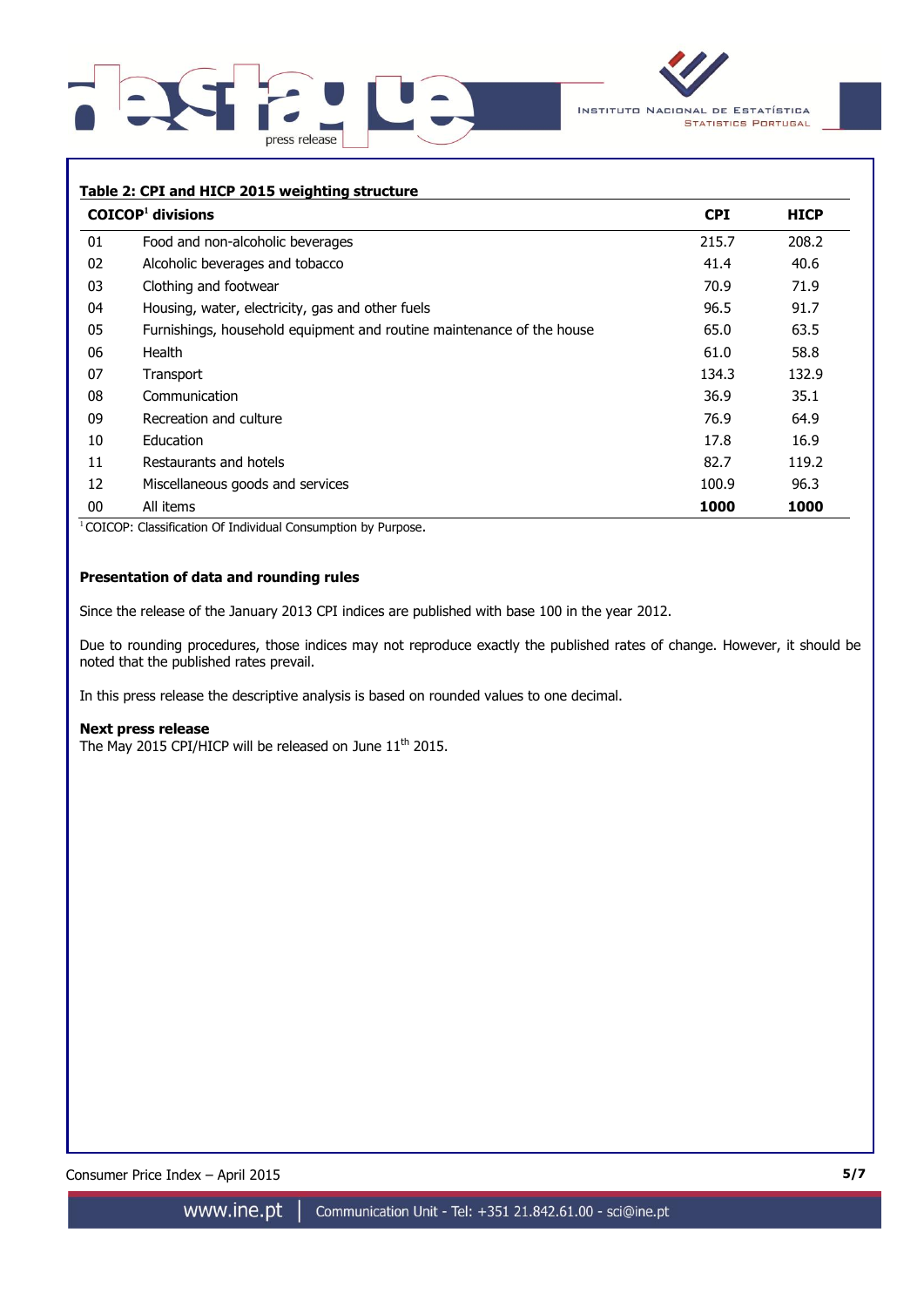

**Annex:**

# CPI rate of change (index division and all items CPI)

|                                   | <b>All-items</b><br>Index divisions $(1)$ |      |                                                                    |      |         |                 |             |         |         |      |      |         |         |  |  |
|-----------------------------------|-------------------------------------------|------|--------------------------------------------------------------------|------|---------|-----------------|-------------|---------|---------|------|------|---------|---------|--|--|
|                                   | 01                                        | 02   | 03                                                                 | 04   | 05      | 06              | 07          | 08      | 09      | 10   | 11   | 12      |         |  |  |
|                                   | Annual average rate                       |      |                                                                    |      |         |                 |             |         |         |      |      |         |         |  |  |
| 2012                              | 3.20                                      | 4.74 | $-5.24$                                                            | 8.72 | $-0.47$ | 0.35            | 3.27        | 0.46    | 0.91    | 1.50 | 4.47 | 1.11    | 2.77    |  |  |
| 2013                              | 1.94                                      | 4.05 | $-3.31$                                                            | 2.15 | $-0.51$ | 1.49            | $-2.32$     | 0.45    | 0.41    | 1.18 | 1.65 | $-0.61$ | 0.27    |  |  |
| 2014                              | $-1.34$                                   | 3.09 | $-2.11$                                                            | 2.22 | $-0.38$ | 0.66            | $-1.20$     | 1.10    | $-1.49$ | 0.43 | 0.97 | $-0.46$ | $-0.28$ |  |  |
|                                   |                                           |      |                                                                    |      |         |                 | Annual rate |         |         |      |      |         |         |  |  |
| 2013 April                        | 2.02                                      | 3.74 | $-3.63$                                                            | 2.67 | $-0.21$ | 0.14            | $-4.38$     | 0.15    | 1.44    | 1.45 | 1.95 | 0.07    | 0.18    |  |  |
| May                               | 3.10                                      | 4.06 | $-3.55$                                                            | 2.42 | $-0.41$ | 2.04            | $-3.42$     | 0.50    | 0.88    | 1.49 | 2.31 | 0.00    | 0.71    |  |  |
| June                              | 2.84                                      | 3.98 | $-3.40$                                                            | 2.20 | $-0.13$ | 2.57            | $-1.52$     | 0.53    | 0.83    | 1.49 | 2.18 | $-0.10$ | 0.98    |  |  |
| July                              | 2.45                                      | 2.61 | $-1.23$                                                            | 1.99 | $-0.33$ | 2.97            | 0.05        | 0.80    | 0.08    | 1.49 | 1.88 | $-1.26$ | 0.76    |  |  |
| August                            | 2.94                                      | 3.30 | $-2.86$                                                            | 1.84 | $-0.73$ | 3.47            | $-1.77$     | 0.78    | $-0.63$ | 1.47 | 2.04 | $-1.48$ | 0.15    |  |  |
| September                         | 1.90                                      | 3.51 | $-2.12$                                                            | 1.44 | $-0.54$ | 3.53            | $-3.68$     | 0.85    | $-0.07$ | 1.45 | 1.56 | $-1.02$ | 0.12    |  |  |
| October                           | 0.48                                      | 4.15 | $-2.80$                                                            | 1.09 | $-0.76$ | 3.19            | $-4.05$     | 1.14    | $-0.49$ | 0.39 | 1.11 | $-0.98$ | $-0.25$ |  |  |
| November                          | 0.53                                      | 4.48 | $-3.08$                                                            | 1.13 | $-0.96$ | 3.00            | $-3.47$     | 1.57    | $-0.68$ | 0.33 | 0.70 | $-0.99$ | $-0.15$ |  |  |
| December                          | 0.61                                      | 4.27 | $-2.65$                                                            | 0.94 | $-1.10$ | 3.00            | $-0.54$     | 1.55    | $-1.03$ | 0.31 | 0.55 | $-0.81$ | 0.20    |  |  |
| 2014 January                      | 0.20                                      | 4.26 | $-2.63$                                                            | 2.15 | $-1.18$ | 1.37            | $-1.38$     | 3.39    | $-1.40$ | 0.29 | 0.61 | $-0.44$ | 0.06    |  |  |
| February                          | $-0.05$                                   | 3.71 | $-2.26$                                                            | 2.27 | $-1.00$ | 1.01            | $-1.89$     | 2.45    | $-0.95$ | 0.36 | 0.63 | $-0.39$ | $-0.08$ |  |  |
| March                             | $-0.42$                                   | 2.22 | $-1.02$                                                            | 2.10 | $-0.92$ | 0.78            | $-3.08$     | 1.98    | $-1.48$ | 0.40 | 0.17 | $-0.43$ | $-0.37$ |  |  |
| April                             | $-0.93$                                   | 2.36 | $-1.82$                                                            | 2.10 | $-0.91$ | 0.16            | 0.26        | 1.61    | $-1.33$ | 0.46 | 0.13 | $-0.70$ | $-0.14$ |  |  |
| May                               | $-2.33$                                   | 2.14 | $-1.65$                                                            | 2.15 | $-0.83$ | 0.29            | $-0.52$     | 1.58    | $-1.18$ | 0.41 | 0.65 | $-0.72$ | $-0.44$ |  |  |
| June                              | $-2.53$                                   | 2.88 | $-1.45$                                                            | 2.32 | $-1.00$ | 0.74            | 0.15        | 0.36    | $-1.80$ | 0.40 | 0.62 | $-0.63$ | $-0.42$ |  |  |
| July                              | $-3.05$                                   | 3.11 | $-7.45$                                                            | 2.15 | $-0.77$ | 0.81            | 0.09        | 0.37    | $-1.94$ | 0.36 | 0.84 | 0.22    | $-0.87$ |  |  |
| August                            | $-3.17$                                   | 3.38 | $-0.67$                                                            | 2.18 | $-0.34$ | 0.71            | 0.58        | 0.39    | $-0.99$ | 0.37 | 1.28 | $-0.24$ | $-0.36$ |  |  |
| September                         | $-2.19$                                   | 3.70 | $-0.98$                                                            | 2.34 | $-0.60$ | 0.81            | $-1.09$     | $-0.14$ | $-2.41$ | 0.37 | 1.94 | $-0.63$ | $-0.37$ |  |  |
| October                           | $-0.63$                                   | 3.17 | $-2.20$                                                            | 2.62 | 0.72    | 0.39            | $-1.39$     | 0.68    | $-1.46$ | 0.57 | 1.63 | $-0.70$ | 0.00    |  |  |
| November                          | $-0.53$                                   | 3.13 | $-1.63$                                                            | 2.40 | 1.15    | 0.46            | $-1.84$     | 0.27    | $-1.72$ | 0.57 | 1.44 | $-0.42$ | 0.02    |  |  |
| December                          | $-0.38$                                   | 3.09 | $-1.84$                                                            | 1.92 | 1.12    | 0.32            | $-4.38$     | 0.28    | $-1.24$ | 0.60 | 1.64 | $-0.48$ | $-0.36$ |  |  |
| 2015 January                      | $-0.13$                                   | 3.09 | $-1.48$                                                            | 1.05 | 0.99    | 0.34            | $-4.21$     | 1.19    | $-1.32$ | 0.60 | 1.34 | $-0.55$ | $-0.39$ |  |  |
| February                          | 0.01                                      | 3.19 | $-1.84$                                                            | 0.20 | 0.84    | 0.65            | $-2.78$     | 2.80    | $-1.52$ | 0.60 | 1.78 | $-0.85$ | $-0.21$ |  |  |
| March                             | 0.29                                      | 2.60 | $-1.99$                                                            | 0.32 | 0.76    | 0.59            | $-0.26$     | 3.63    | $-0.93$ | 0.54 | 1.98 | $-0.61$ | 0.31    |  |  |
| April                             | 1.18                                      | 4.04 | $-2.44$                                                            | 0.50 | 0.64    | 0.50            | $-1.40$     | 3.55    | $-1.40$ | 0.49 | 1.89 | $-0.02$ | 0.40    |  |  |
| <b>Symbols:</b>                   | f estimated                               |      | Po provisional                                                     |      |         | x not available |             |         |         |      |      |         |         |  |  |
| Note:                             |                                           |      | (1) The names of the divisions are given in the explanatory notes. |      |         |                 |             |         |         |      |      |         |         |  |  |
| Source:                           | INE - Portugal                            |      |                                                                    |      |         |                 |             |         |         |      |      |         |         |  |  |
| Consumer Price Index - April 2015 |                                           |      |                                                                    |      |         |                 |             |         |         |      |      |         | 6/7     |  |  |

www.ine.pt |